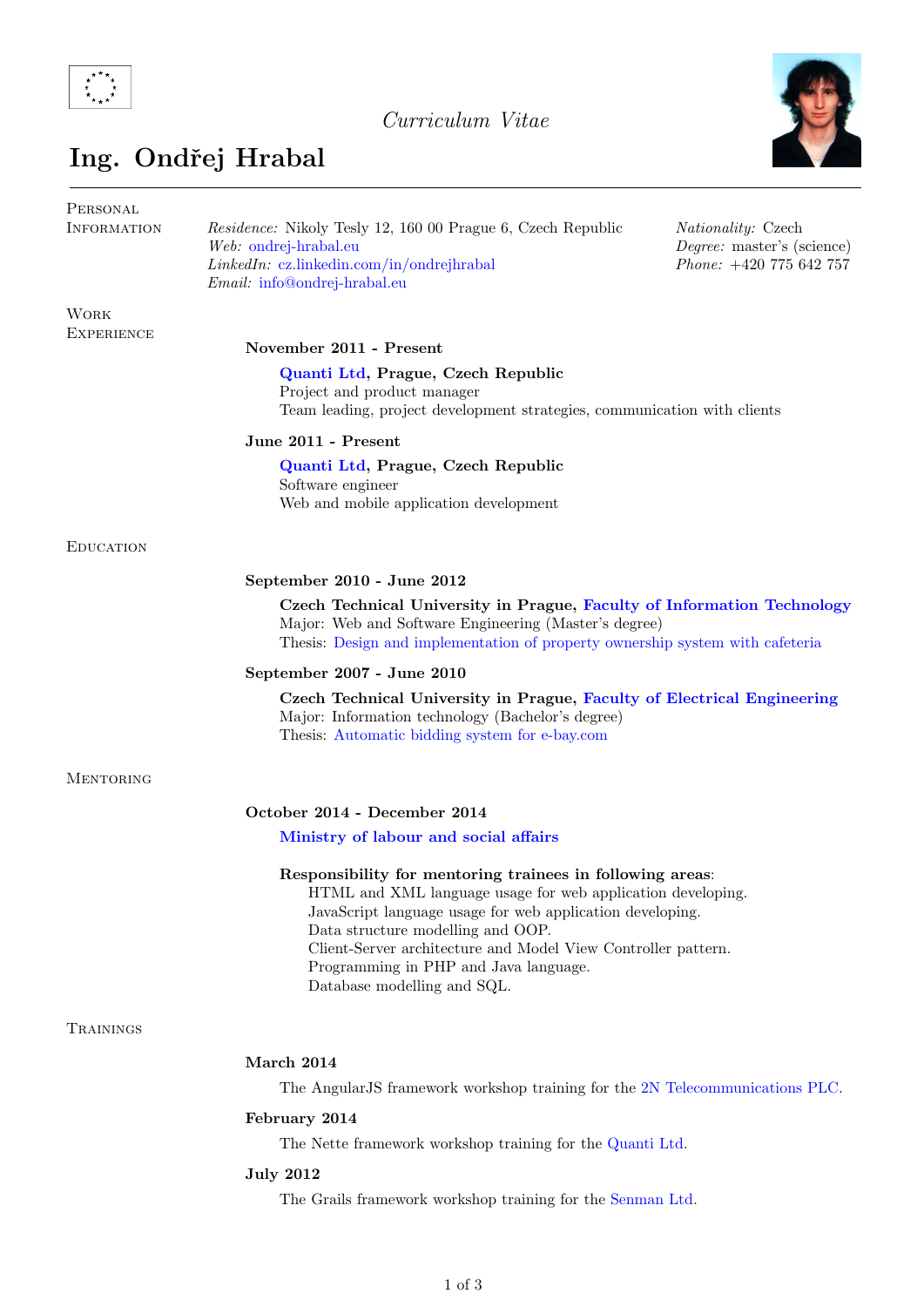## December 2012

Finalist of the European competition [Vodafone Foundation Smart Accessibility 2012.](http://developer.vodafone.com/smartaccess2012/home/) Category: Independent living Android application: [HearingAid](https://play.google.com/store/apps/details?id=cz.quanti.hearingaid) Award: 2nd place

#### December 2012

Finalist of the Samsung competition at ČVUT eClub 2012. Category: Note - Android application using advantage of the S-Pen Android application: [EasyColoring](http://www.samsungapps.com/earth/topApps/topAppsDetail.as?productId=000000519731) Award: 3rd place

Finalist of the Samsung competition at [CTU eClub 2012.](http://www.eclub.cvutmedialab.cz/final-projects) Category: Tablet - Android application Android application: [MemoryAnimals](http://www.samsungapps.com/earth/topApps/topAppsDetail.as?productId=000000514020)

#### LAN

| LANGUAGES                         |                                                                                                                                                                                                                                                                                                                                                                                                                                                                                                                                                                                                                                                                                                                |  |
|-----------------------------------|----------------------------------------------------------------------------------------------------------------------------------------------------------------------------------------------------------------------------------------------------------------------------------------------------------------------------------------------------------------------------------------------------------------------------------------------------------------------------------------------------------------------------------------------------------------------------------------------------------------------------------------------------------------------------------------------------------------|--|
|                                   | English - proficient user                                                                                                                                                                                                                                                                                                                                                                                                                                                                                                                                                                                                                                                                                      |  |
|                                   | German - elementary                                                                                                                                                                                                                                                                                                                                                                                                                                                                                                                                                                                                                                                                                            |  |
|                                   | <b>Russian</b> - elementary, knowledge of the Russian alphabet                                                                                                                                                                                                                                                                                                                                                                                                                                                                                                                                                                                                                                                 |  |
|                                   | Czech - native                                                                                                                                                                                                                                                                                                                                                                                                                                                                                                                                                                                                                                                                                                 |  |
| TECHNICAL SKILLS                  |                                                                                                                                                                                                                                                                                                                                                                                                                                                                                                                                                                                                                                                                                                                |  |
| <b>AND</b><br><b>COMPETENCIES</b> | Programming languages:                                                                                                                                                                                                                                                                                                                                                                                                                                                                                                                                                                                                                                                                                         |  |
|                                   | Java, Groovy, JavaScript, PHP, SQL, HTML, CSS, Less                                                                                                                                                                                                                                                                                                                                                                                                                                                                                                                                                                                                                                                            |  |
|                                   | Frameworks:                                                                                                                                                                                                                                                                                                                                                                                                                                                                                                                                                                                                                                                                                                    |  |
|                                   | Grails (Java EE, Groovy, Spring, Hibernate, Maven)<br>AngularJS (JavaScript)<br>Nette (PHP)<br>SAP UI5 (JavaScript)                                                                                                                                                                                                                                                                                                                                                                                                                                                                                                                                                                                            |  |
|                                   | Mobile development:                                                                                                                                                                                                                                                                                                                                                                                                                                                                                                                                                                                                                                                                                            |  |
|                                   | Android<br>PhoneGap<br>RoboGuice framework                                                                                                                                                                                                                                                                                                                                                                                                                                                                                                                                                                                                                                                                     |  |
|                                   | Databases:                                                                                                                                                                                                                                                                                                                                                                                                                                                                                                                                                                                                                                                                                                     |  |
|                                   | MongoDB, CouchBase<br>MySQL, MariaDB<br>PostgreSQL                                                                                                                                                                                                                                                                                                                                                                                                                                                                                                                                                                                                                                                             |  |
|                                   | Other PC knowledge:                                                                                                                                                                                                                                                                                                                                                                                                                                                                                                                                                                                                                                                                                            |  |
|                                   | LATEX, Office, XMind: Knowledge of usage on documents and presentations<br><b>Bash:</b> basic knowledge of scripting<br>UML: Basic knowledge of UML and XML languages<br>SVN, GIT: Knowledge of using version control systems<br>Idea, Eclipse, NetBeans: User of IDE<br><b>JIRA, Confluence, Zimbra:</b> Knowledge of using project management systems<br><b>VMWare:</b> Knowledge of using virtual machines<br>Networks: Basic knowledge of network administration<br>Adobe Photoshop/Gimp: Basic knowledge useful for CSS coder<br><b>AutoCAD:</b> Basic knowledge of creating technical drawings<br>Maple: Basic knowledge of mathematical calculations<br>Windows, Linux: Advanced user and administrator |  |